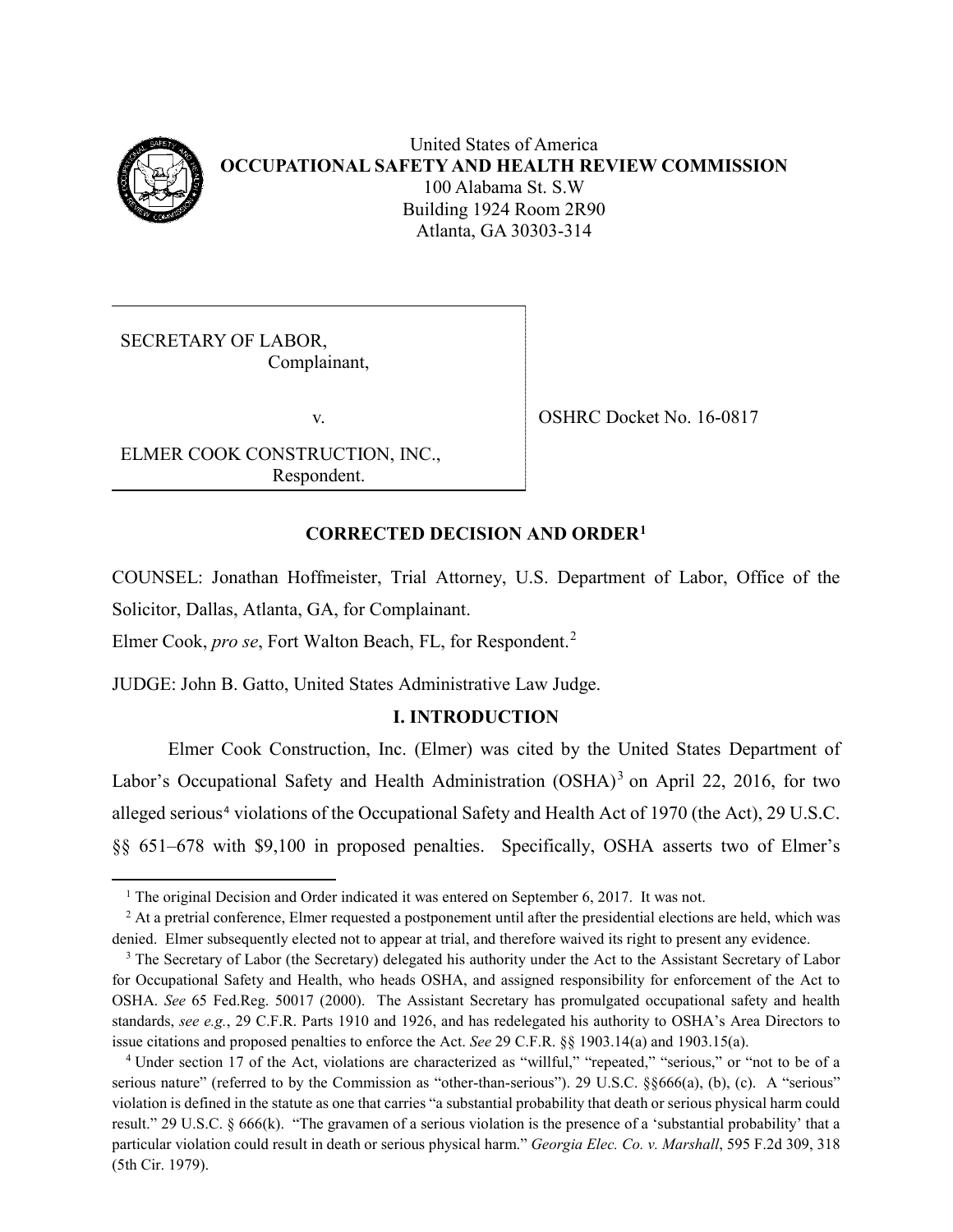employees installing waterproofing material to the roof were wearing personal fall protection systems incorrectly and were not protected from a 30 feet fall hazard by the use of a personal fall protection system in violation of 29 C.F.R. § 1926.502(d)(17), OSHA's fall protection standard applicable to personal arrest systems. OSHA also asserts the ladder used to access the top of the structure did not extend 3 feet above the upper landing surface, exposing employees to a 12 foot fall hazard in violation of 29 C.F.R. § 1926.1053(b)(1), OSHA's ladders standard. The citation proposed a total penalty of \$9,100.00. After Elmer timely contested the citation, the Secretary filed a formal complaint with the Commission charging Elmer with violating the Act and seeking an order affirming the citation and the \$9,100 proposed penalties. Since this case was assigned to simplified proceedings, Elmer was not required to file an answer. *See* 29 C.F.R. § 2200.205(a).

The Commission has jurisdiction of this action under section 10(c) of the Act, 29 U.S.C. § 659(c). Elmer is an employer engaged in a business affecting commerce within the meaning of section (5) of the Act, 29 U.S.C. § 652(5). *See also*, *Clarence M. Jones d/b/a Jones Co.*, 11 BNA OSHC 1529, 1530 (No. 77-3676, 1983) (holding there is an interstate market in construction materials and services and therefore construction work affects interstate commerce). A one day bench trial was held in Panama City, Florida. Pursuant to Rule 52(a) of the Federal Rules of Civil Procedure, after hearing and carefully considering all the evidence and the arguments of counsel, the Court issues this Decision and Order as its findings of fact and conclusions of law. If any finding is in truth a conclusion of law, or if any stated conclusion is in truth a finding of fact, it shall be deemed so. For the reasons indicated *infra*, the Court concludes all the elements necessary to prove the violations have been satisfactorily established by the Secretary*.* Accordingly, the citation is **AFFIRMED** and Elmer is **ASSESSED** a total civil penalty of \$4,200.00.

#### **II. BACKGROUND**

Elmer is a contractor for roofing, home construction, and remodeling, and on March 15, 2016, was a sub-contractor providing roofing work at a commercial construction project off Front Beach Road in Panama City, Florida ("the worksite"). Precision Construction and Concrete, LLC (Precision) was also a subcontractor, and Optimum Contractors, Inc. was the general contractor of the worksite. This matter arose when Esley Chester Jr., an OSHA Compliance Safety and Health Officer, opened an inspection of the worksite after observing two aerial lifts in use, each with two workers, working on the aerial lifts. Although the workers were wearing H harnesses or body harnesses for fall protection, they did not appear to be tied off. Chester stopped on the south side of Front Beach Road and monitored the worksite for about forty minutes to see if he could tell if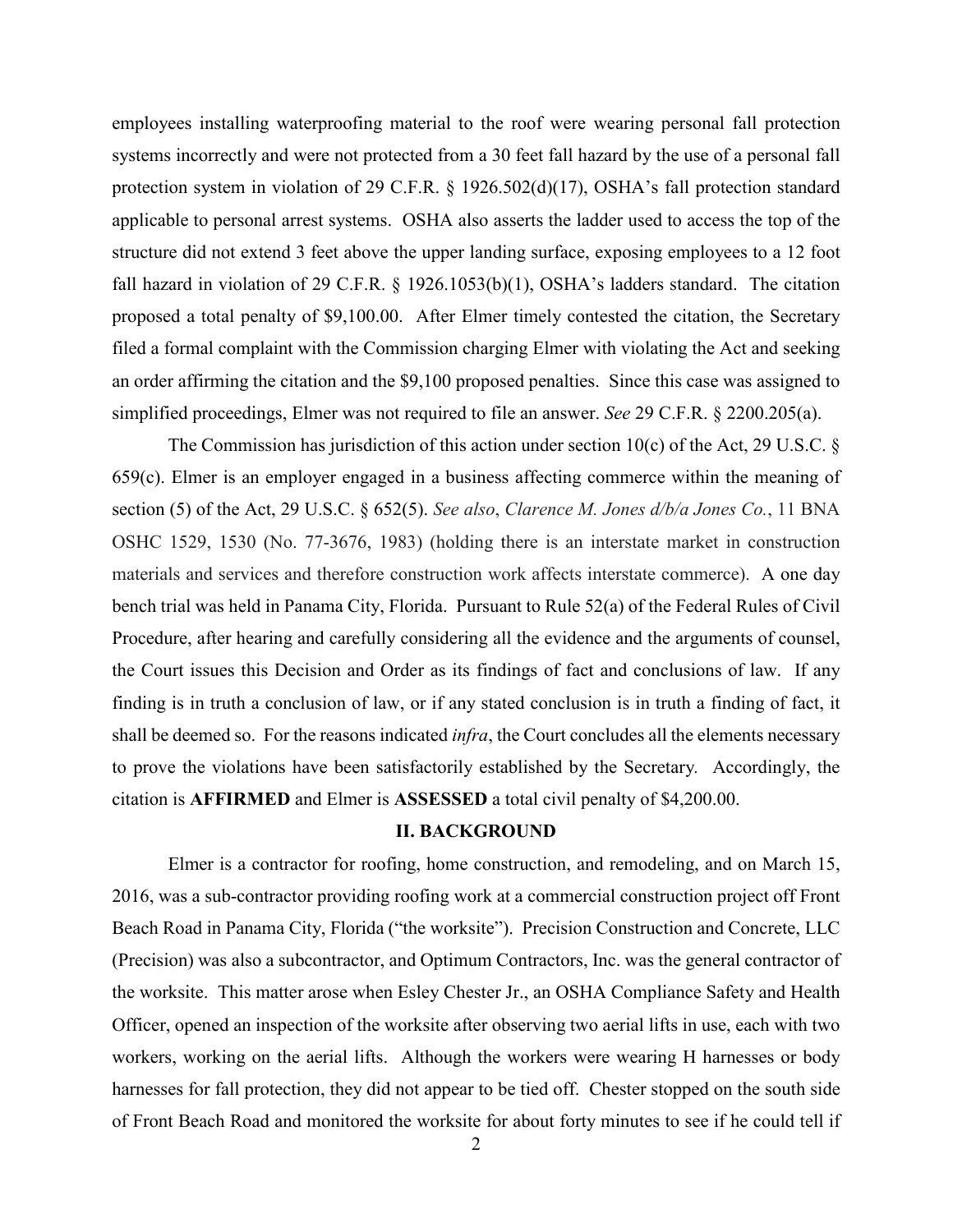the workers were tied off onto the aerial lift. During this time, Chester drove around the building on different roads for 15-20 minutes to try to get a better positioning for the workers in the aerial lift.

When Chester returned to the front of the building, he noticed two other workers on the west side of the building that had just gone up onto the roof, which was approximately 12 feet from the ground, without proper fall protection. Chester monitored the two workers for 15-20 minutes before entering the worksite. (Ex. C-1 through C-8). Upon entering the site, Chester spoke with the general contractor and the superintendent and learned that the two workers he saw going onto the roof were Elmer's workers, Rigoberto Padilla and Juan M. Amaya, and that they were installing waterproofing material to the roof. The superintendent contacted the owner of Elmer and Elmer Cook subsequently arrived at the worksite 3-5 minutes later. When Cook arrived he greeted Chester with hostility. Cook initially demanded Chester get a warrant, but then continued to engage Chester as Chester tried to interview other employers at the worksite. Cook admitted to Chester that Amaya and Padilla were his employees. Cook later signed a witness statement and allowed Chester to speak with Amaya. Cook admitted to Chester that Amaya served as a foreman and was in charge when Cook was not on premises.

According to Cook and the Florida Department of State, Division of Corporations, both of Elmer's workers were officers of the company; Amaya was the Vice President and Padilla was the Secretary. (Ex. C-9.) When asked why Amaya and Padilla were not tied off, Cook stated, "they were tied off, they were tied off to the front." (Tr. 22.) Cook admitted to Chester "that's the way they do, that's the way they always do it." (Tr. 64.) Aside from Amaya attaching his lifeline in the wrong place, the anchor to which Amaya's lifeline was connected was not attached to the roof. (Ex. C-2 and C-6). Chester also concluded Amaya's lifeline was too long to protect him from harm, even had it been properly anchored. Although wearing a harness, Padilla was not attached to a lifeline at all. Neither employees was utilizing a warning line system, a safety net system, or a safety monitor. According to Chester, if either employee had fallen from the roof, they would certainly have hit the ground.

Chester determined that Amaya and Padilla's failure to properly wear fall protection posed a serious hazard to their safety. Although on a low slope roof, the employees were working approximately 30 feet above the ground. According to Chester, the relatively small area of the roof, along with the rope, waterproofing materials, and tools in the employees' workspace, increased the risk of an employee tripping. Based on these conditions, Chester determined that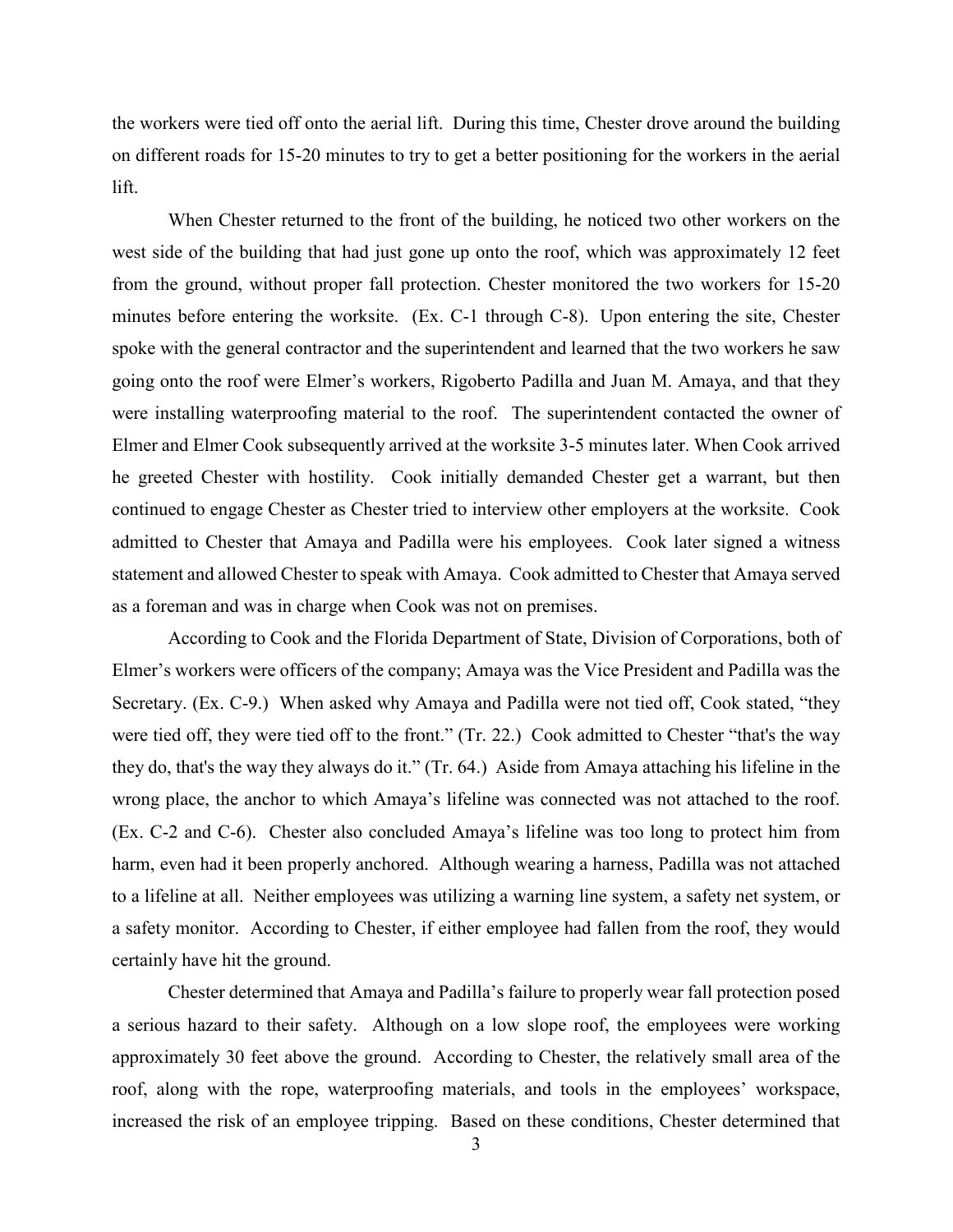the probability of an accident was greater and the severity of a resultant injury—potentially death or broken bones—was high.

To access the roof and bring up the waterproofing materials, Amaya and Padilla utilized a portable aluminum ladder which they had placed on a lower platform. Chester estimated the ladder's length to be 12 feet by counting 12 rungs on the ladder, which are a standard 12 inches apart. Through visual observation, Chester determined that the ladder's side rails did not extend 3 feet beyond the roof's edge as the standard requires. (Ex. C-2 through C-7). The ladder was not attached at the top to any support and no grab rail was available for employee use. (*Id.*) Elmer admitted to Chester that he knew the ladder was required to be longer but decided that since his employees were short, it was more dangerous and harder for the workers to use a longer one. Cook admitted to Chester that "when they work on residential houses with a 6 on 12 pitch, that's when they will use a ladder at three feet above. So he had knowledge that you're supposed to use a ladder at three feet or above." (Tr. 64-65.)

Chester determined that the circumstances of the ladder's use posed a serious hazard. According to Chester, the insufficient extension of the ladder rails beyond the roof's edge limited employees' ability to steady themselves as they moved between the roof and the ladder. Cook told the compliance officer that the waterproof materials that employees carried up the ladder weighed approximately 80 pounds, which Chester concluded would limit a person's ability to maintain three-points of contact and could cause the ladder to deflect. Based on the ladder's set up and the risk of a 12 foot fall, Chester testified that there was a greater probability of an accident and the potential for a highly severe resultant injury.

### **III. ANALYSIS**

The fundamental objective of the Act is to prevent occupational deaths and serious injuries. *Whirlpool Corp. v. Marshall*, 445 U.S. 1, 11 (1980). As the Eleventh Circuit has noted, the jurisdiction in which this case arose,<sup>[5](#page-3-0)</sup> the Act "sought to assure that 'every working man and woman in the Nation [had] safe and healthful working conditions.'" *ComTran Grp., Inc. v. U.S.* 

 $\overline{\phantom{a}}$ 

<span id="page-3-0"></span><sup>5</sup> Under the Act, an employer may seek review in the court of appeals in the circuit in which the violation occurred, the circuit in which the employer's principal office is located, or the District of Columbia Circuit. 29 U.S.C. § 660(a). The Secretary may seek review in the circuit in which the violation occurred or in which the employer has its principal office. 29 U.S.C. § 660(b). This case arose in Florida, which is in the Eleventh Circuit. In general, where it is highly probable that a Commission decision would be appealed to a particular circuit, the Commission has applied the precedent of that circuit in deciding the case, "even though it may differ from the Commission's precedent." *Kerns Bros. Tree Serv.*, 18 BNA OSHC 2064, 2067 (No. 96-1719, 2000).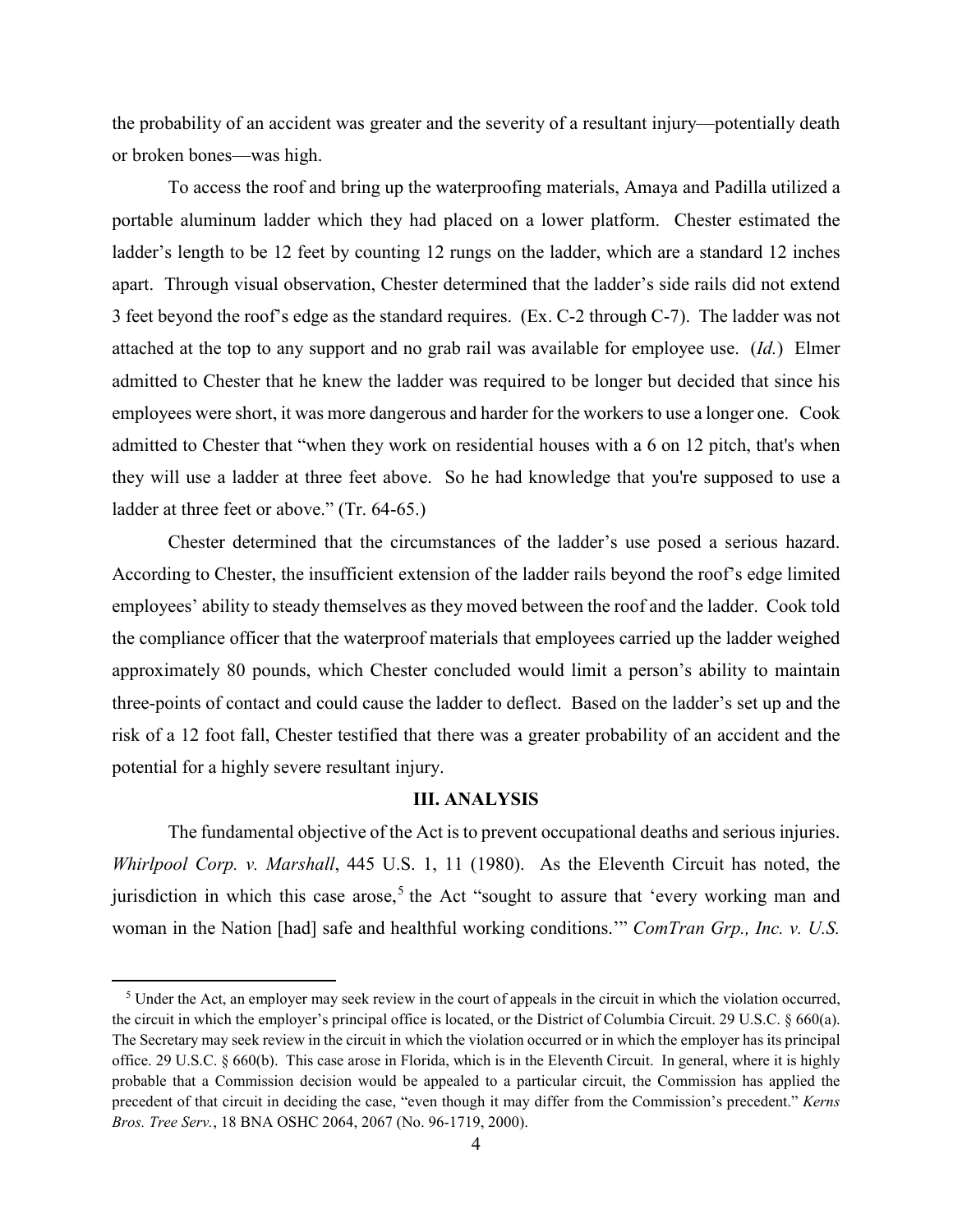*Dep't of Labor*, 722 F.3d 1304, 1306 (11th Cir. 2013) (citations omitted). "To implement its statutory purpose, Congress imposed dual obligations on employers. They must first comply with the 'general duty' to free the workplace of all recognized hazards. 29 U.S.C. § 654(a)(1). They also have a 'special duty' to comply with all mandatory health and safety standards." *ComTran*, 722 F.3d at 1307.

"With respect to the latter, Congress provided for the promulgation and enforcement of the mandatory standards through a regulatory scheme" where the "Secretary has rulemaking power and establishes the safety standards; investigates the employers to ensure compliance; and issues citations and assesses monetary penalties for violations." *ComTran*, 722 F.3d at 1307. "The language of section 654 is mandatory. . . . The Act 'unambiguously forecloses such discretion' on the part of employers to decline compliance and proceed with an alternative program without justification or approval." *Reich v. Trinity Indus., Inc.*, 16 F.3d 1149, 1154 (11th Cir. 1994) (citations omitted).

Thus, under the law of the Eleventh Circuit, "the Secretary will make out a prima facie for the violation of an OSHA standard by showing (1) that the regulation applied; (2) that it was violated; (3) that an employee was exposed to the hazard that was created; and importantly, (4) that the employer 'knowingly disregarded' the Act's requirements." *ComTran*, 722 F.3d at 1307 (citation omitted).

## **A. Citation 1, Item 1**

#### *Alleged Violation*

Under OSHA's fall protection standard, a "personal fall arrest system" is "a system used to arrest an employee in a fall from a working level. It consists of an anchorage, connectors, a body belt or body harness and may include a lanyard, deceleration device, lifeline, or suitable combinations of these." 29 C.F.R. § 1926.500(b). When a body harness is used, the standard further mandates that the attachment point of the body harness "shall be located in the center of the wearer's back near shoulder level, or above the wearer's head." 29 C.F.R. § 1926.502(d)(17). Item 1 as amended asserts two of Elmer's employees installing waterproofing material to the roof were not protected from a fall hazard by the use of a personal fall protection system since "[t]he attachment point of the body harness was not located in the center of the wearer's back near shoulder level, or above the wearer's head[.]"

*Application of Fall Protection Standard*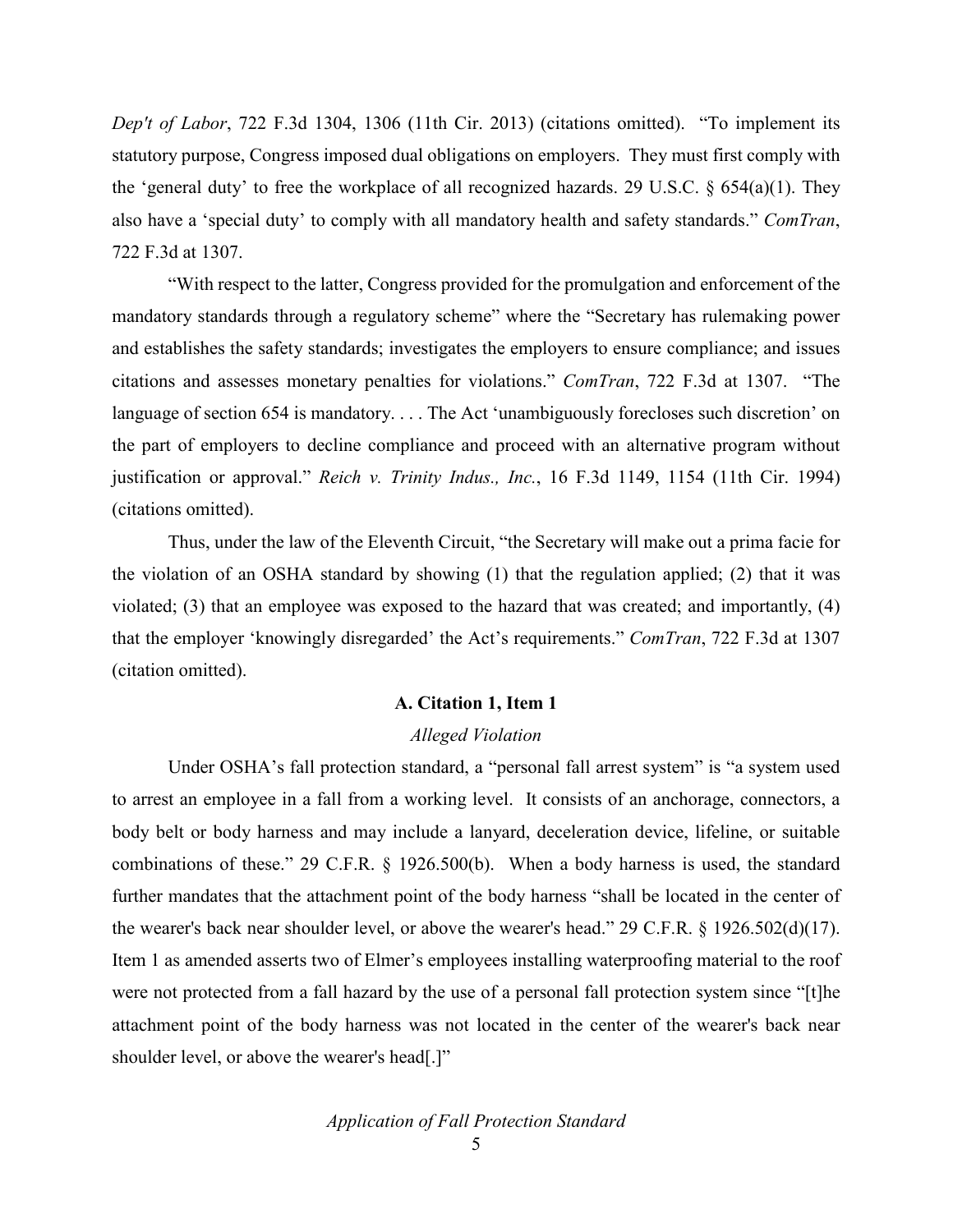Under the fall protection standard, "each employee engaged in roofing work on low-slope roofs, with unprotected sides and edges 6 feet (1.8 m) or more above a lower level" shall be protected from falling by guardrail systems, safety net systems, personal fall arrest systems," or a combination of one of those systems and a warning line system, "or a warning line system and safety monitoring system." 29 C.F.R. § 1926.501(b)(10). "Roofing work" is defined as "the hoisting, storage, application, and removal of roofing materials and equipment, including related insulation, sheet metal, and vapor barrier work, but not including the construction of the roof deck." 29 C.F.R. § 1926.500(b). A *low-slope* roof "means a roof having a slope less than or equal to 4 in 12 (vertical to horizontal)." 29 C.F.R. § 1926.500(b).

Here, two of Elmer's employees were applying waterproofing material to the roof. Therefore, Elmer was engaged in roofing work. Further, since the roof had a 2 in 12 pitch slope, it was a low-slope roof. Thus, the fall protection standard applied. Further, since Elmer was using a personal arrest system to protect its employees from falling, it was required to comply with the provisions of OSHA"s personal fall arrest systems standard, including the cited portion of the standard related to the attachment point of the body harness. Therefore, the cited standard applied to the cited condition.

#### *Violation of Cited Standard*

Cook admitted his workers "were tied off to the front." Therefore, the record establishes Elmer violated the cited standard, since the attachment point of the body harness worn by its two employees was not "located in the center of the wearer's back near shoulder level, or above the wearer's head." 29 C.F.R. § 1926.502(d)(17).

## *Exposure to Hazard*

"The Secretary always bears the burden of proving employee exposure to the violative conditions." *Fabricated Metal Products, Inc.*, 18 BNA OSHC 1072, 1074 (No. 93-1853, 1997) (citations and footnotes omitted). To establish exposure, "the Secretary ... must show that it is reasonably predictable either by operational necessity or otherwise (including inadvertence), that employees have been, are, or will be in the zone of danger." *Delek Ref., Ltd*., 25 BNA OSHC 1365, 1376 (No. 08-1386, 2015) (*citing Fabricated Metal Prods., Inc.*, 18 BNA OSHC 1072, 1074 (No. 93-1853, 1997)). The zone of danger is the "area surrounding the violative condition that presents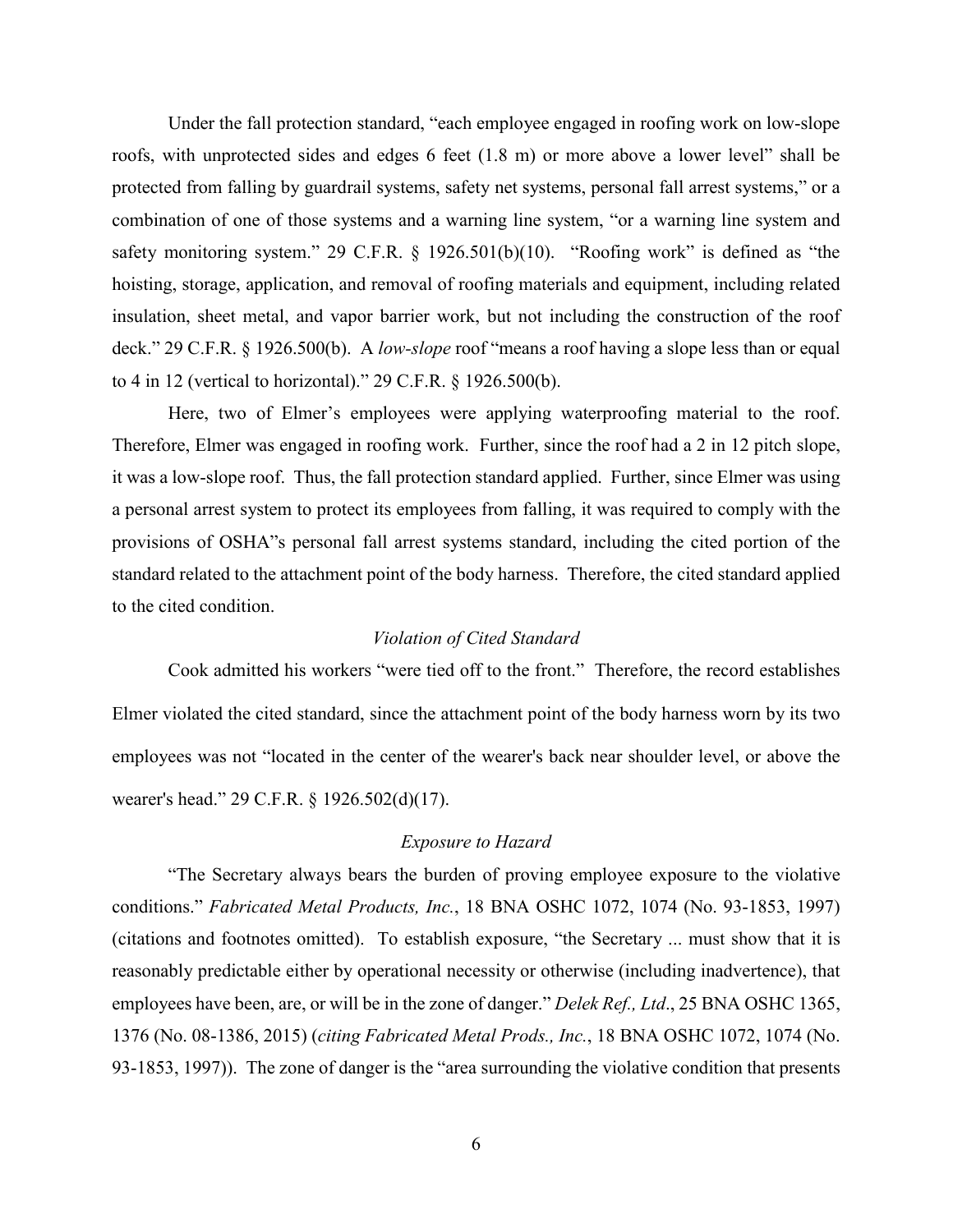the danger to employees." *Boh Bros. Constr. Co., LLC*, 24 BNA OSHC 1067, 1085 (No. 09-1072, 2013) (*citing RGM Constr. Co.*, 17 BNA OSHC 1229, 1234 (No. 91-2107, 1995)).

As the Commission noted in *Gilles & Cotting*, 3 BNA OSHC 2002, 2003 (No. 504, 1976), the scope of the zone of danger is relative to the wording of the standard and the nature of the hazard at issue. Here, the zone of danger presented was the unprotected sides and edges of the roof. "Our inquiry then is whether the employees' proximity" to the unprotected sides and edges of the roof "makes it reasonably predictable that they will enter these zones of danger by slipping or falling." *Fabricated Metal*, 18 BNA OSHC at 1076. The photographs taken by the compliance officer, and corroborated by his testimony, clearly establish the proximity of some of Elmer's employees to the unprotected sides and edges of the roof, which "makes it reasonably predictable that they will enter these zones of danger by slipping or falling." Further, since the workers were installing a sealant on the entire surface of the canopy roof, the employees were required to work on all parts of the roof, including near its edges. Thus, the Court concludes the Secretary has shown "that it is reasonably predictable either by operational necessity or otherwise (including inadvertence), that Elmer's employees have been, are, or will be in the zone of danger" without proper fall protection. *Delek Ref., Ltd*., 25 BNA OSHC at 1376. Therefore, the Secretary has established employee exposure to the cited condition.

## *Knowledge of Violation*

"[W]here the Secretary shows that a supervisor had either actual or constructive knowledge of the violation, such knowledge is generally imputed to the employer." *ComTran*, 722 F.3d at 1307-08 (*citing Georgia Elec. Co. v. Marshall,* 595 F.2d 309, 321 (5th Cir. 1979); *New York State Elec. & Gas Corp. v. Secretary of Labor*, 88 F.3d 98, 105 (2d Cir.1996); *Secretary of Labor v.*  Access Equip. Sys., Inc., 18 BNA OSHC 1718, 1727 (No. 95-1449, 1999)).<sup>2</sup> Here, Cook admitted to Chester that Amaya and Padilla were tied off to the front and "that's the way they do, that's the way they always do it." Further, since Amaya served as a foreman and was in charge when Cook was not on premises, and was supervising Padilla, Amaya knew or should have known Padilla was was not tied off correctly since they were working in close proximity to each other. Amaya's knowledge of the violative condition is imputed to the company.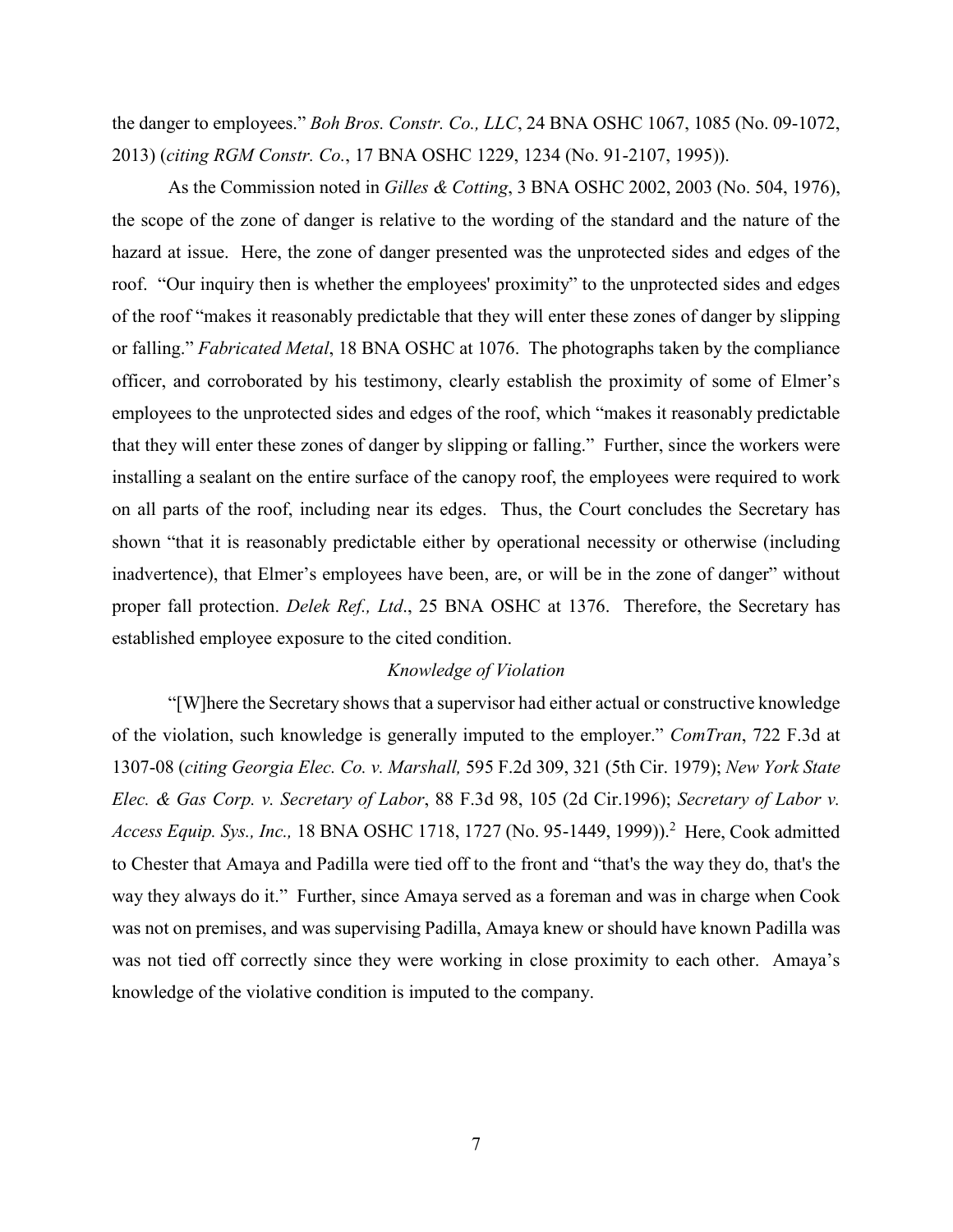## **B. Citation 1, Item 2**

## *Alleged Violation*

Item 2 of the citation asserts the ladder used to access the top of the structure did not extend 3 feet above the upper landing surface, exposing employees to a 12 foot fall hazard. Under OSHA's stairways and ladders standard, "[w]hen portable ladders are used for access to an upper landing surface, the ladder side rails shall extend at least 3 feet (.9 m) above the upper landing surface to which the ladder is used to gain access; or, when such an extension is not possible because of the ladder's length, then the ladder shall be secured at its top to a rigid support that will not deflect, and a grasping device, such as a grabrail, shall be provided to assist employees in mounting and dismounting the ladder. In no case shall the extension be such that ladder deflection under a load would, by itself, cause the ladder to slip off its support." 29 C.F.R. § 1926.1053(b)(1).

#### *Application of Fall Protection Standard*

OSHA's stairways and Ladders standards apply "to all stairways and ladders used in construction, alteration, repair (including painting and decorating), and demolition workplaces" covered under the safety and health regulations for construction." 29 C.F.R. § 1926.1050(a). Therefore, the cited standard applies to the cited condition.

#### *Violation of Cited Standard*

The record shows Elmer violated the cited standard, since the ladder used to access the top of the structure did not extend 3 feet above the upper landing surface, exposing employees to a 12 foot fall hazard. There is no evidence in the record such an extension was not possible because of the ladder's length, and even if that were so, there is no evidence the ladder was secured at its top to a rigid support that will not deflect, or that a grasping device, such as a grabrail, was provided to assist employees in mounting and dismounting the ladder.

# *Exposure to Hazard*

The Court concludes the Secretary has shown "that it is reasonably predictable either by operational necessity or otherwise (including inadvertence), that Elmer's employees have been, are, or will be in the zone of danger" since they were exposes to a 12 foot fall hazard. Therefore, the Secretary has established employee exposure to the cited condition.

## *Knowledge of Violation*

As for the knowledge element, Elmer admitted to Chester that he knew the ladder was required to be longer but decided that since his employees were short, it was more dangerous and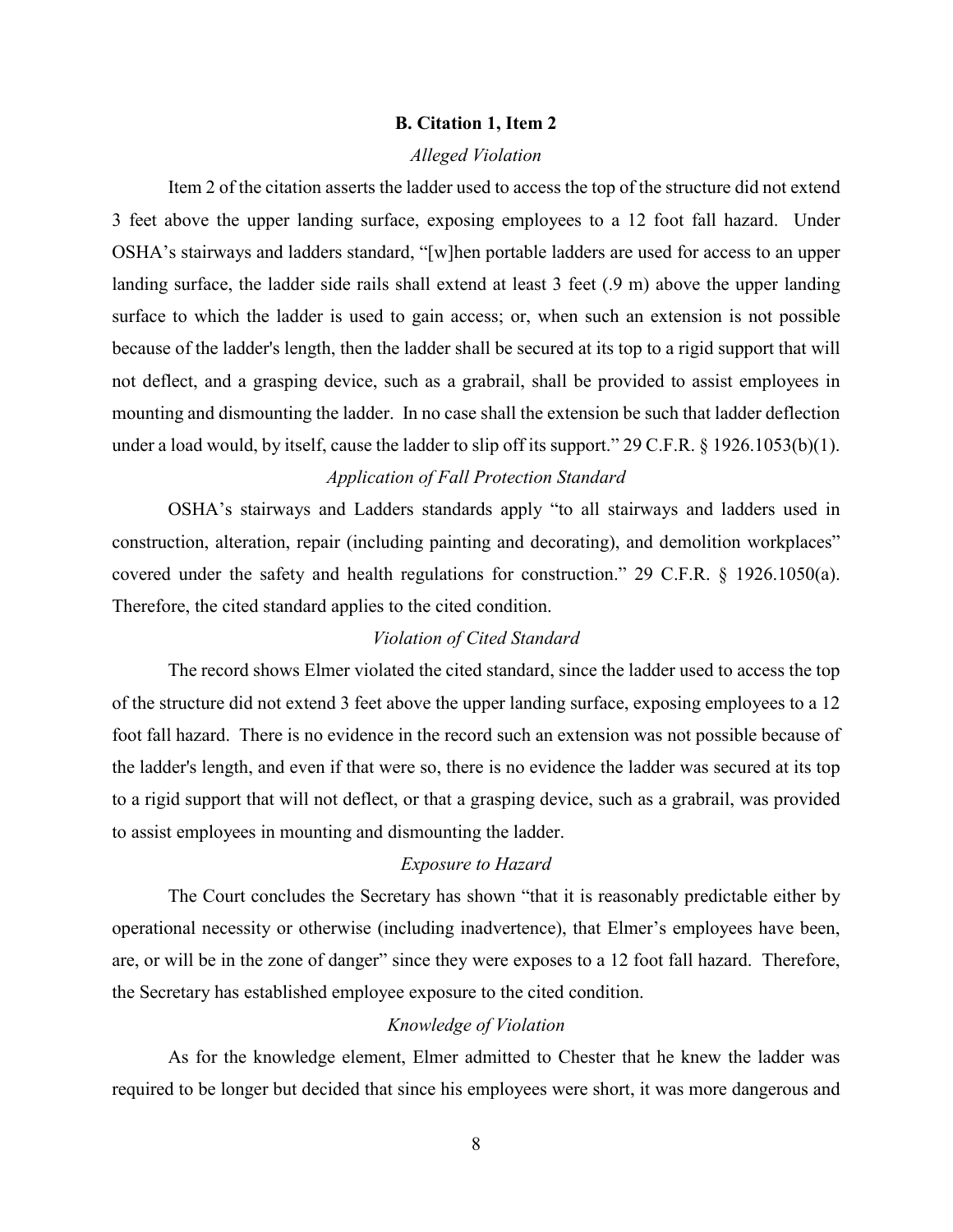harder for the workers to use a longer one. Therefore, the Secretary has established knowledge on the part of Elmer.

## **C. Classification**

Finally, the Secretary classified the violations as serious. As indicated *supra*, a serious violation is one that carries a substantial probability that death or serious physical harm could result. Here, employees were exposed to a fall hazard due to Elmer's failure to properly implement a personal fall arrest system and its failure to use a ladder that extended 3 feet above the upper landing surface. Clearly, there was a substantial probability that death or serious physical harm could result from both violations. Therefore, the violations were properly classified as serious.

## **IV. PENALTY DETERMINATION**

Under the law in effect at the time of the citation, Elmer was subject to a civil penalty of up to \$7,000.00 for each serious violation. 29 U.S.C. §[6](#page-8-0)66(b).<sup>6</sup> The Secretary proposed a \$2,800.00 penalty for item 1 of the citation and \$6,300.00 for item 2 of the citation. However, the Commission "consider[s] the amount of the Secretary's penalty de novo," *ComTran Grp.*, 722 F.3d at 1307, and "the appropriate amount is for the Commission to set." *Reich v. Occupational Safety & Health Review Comm'n*, 102 F.3d 1200, 1203 n. 4 (11th Cir. 1997). Thus, the "Commission has the exclusive authority to assess penalties once a proposed penalty is contested." *Chao v. OSHRC*, 401 F.3d 355, 376 (5th Cir. 2005) (citation omitted).

The Commission is to "giv[e] due consideration to the appropriateness of the penalty with respect to [1] the size of the business of the employer being charged, [2] the gravity of the violation, [3] the good faith of the employer, and [4] the history of previous violations." 29 U.S.C. § 666(j). "These factors are not necessarily accorded equal weight...." *Chao v. OSHRC*, 401 F.3d at 376 (*citing J.A. Jones Constr.*, 15 BNA OSHC at 22016). "Gravity of violation is the key factor." *See id.* Given the high probable extent of physical injuries should future accidents occur, the Court finds the gravity of the fall hazard high.

As for the size of the business, Chester determined that the company had only four employees. The Court concludes a reduction in the penalty amount is warranted based upon the

l

<span id="page-8-0"></span><sup>6</sup> In November 2015, Congress enacted legislation requiring federal agencies to adjust their civil penalties to account for inflation. The Department of Labor has adjusted penalties for its agencies, including the Occupational Safety and Health Administration (OSHA). The new penalties took effect August 2, 2016. Any citations issued by OSHA on or after this date is subject to the new penalties if the related violations occurred after November 2, 2015. Under the new penalty structure, the maximum penalty for a serious violation is \$12,471 per violation.